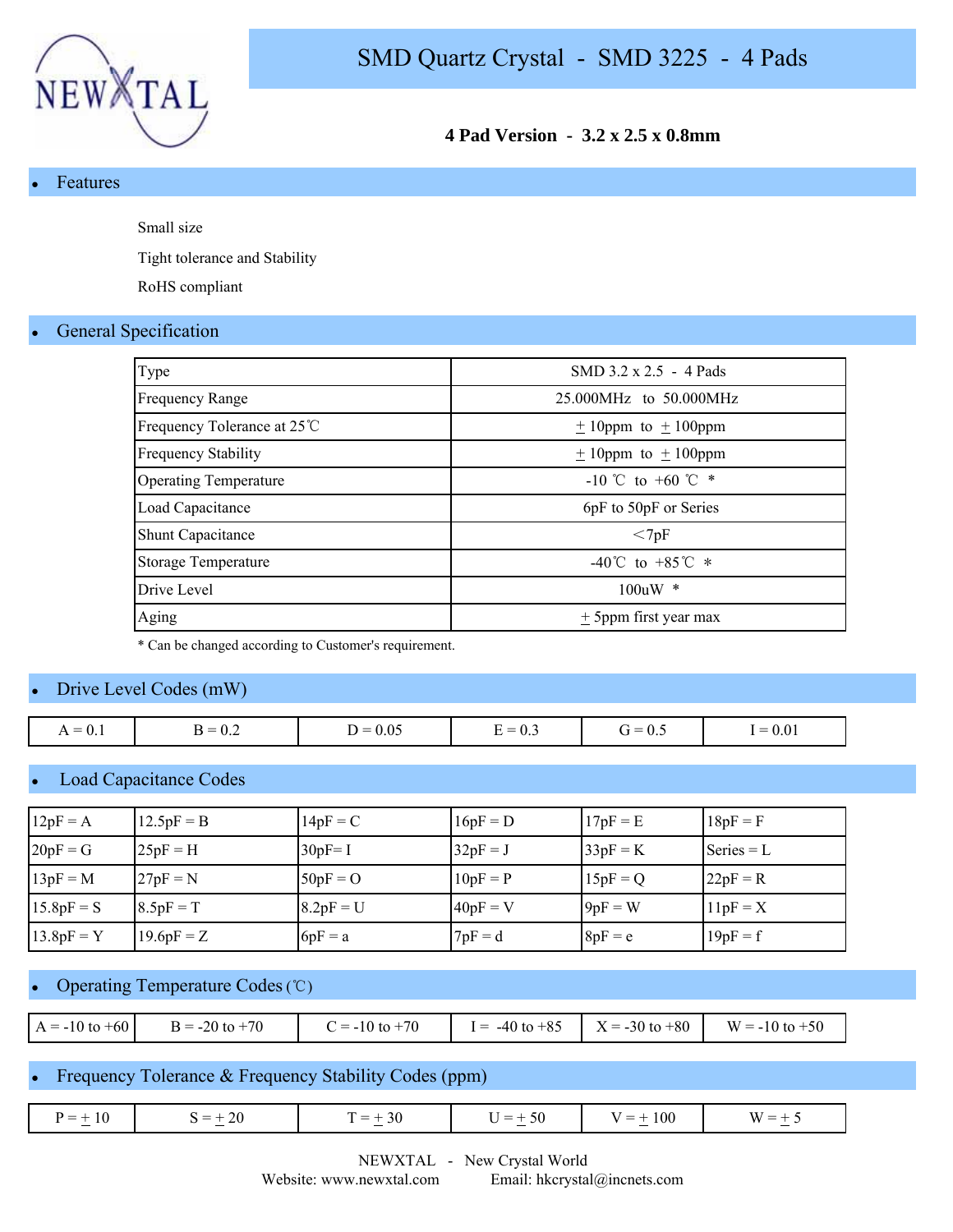# SMD Quartz Crystal - SMD 3225 - 4 Pads

# Frequency Stability vs. Operating Temperature

|                                    | $\pm 10$ ppm               | ± 20 ppm                   | ± 30 ppm | $± 50$ ppm                 | $± 100$ ppm |
|------------------------------------|----------------------------|----------------------------|----------|----------------------------|-------------|
| $-10^{\circ}$ C - +60 $^{\circ}$ C | $(\,\boldsymbol{\cdot}\,)$ | $(\,\cdot\,)$              |          | $\odot$                    | $\cdot$ )   |
| $-10^{\circ}$ C - +70 $^{\circ}$ C | $(\,\boldsymbol{\cdot}\,)$ | $(\,\boldsymbol{\cdot}\,)$ |          | $(\,\boldsymbol{\cdot}\,)$ | $(\bullet)$ |
| $-20^{\circ}$ C - +70 $^{\circ}$ C | $(\,\boldsymbol{\cdot}\,)$ | $(\,\boldsymbol{\cdot}\,)$ |          |                            | $(\bullet)$ |
| $-40^{\circ}$ C - +85 $^{\circ}$ C |                            |                            | ⊙        |                            | ⊙           |

⊙ Available ● Standard

# ESR (Series Resistance Rs) vs Standard Frequency, Vibration Mode & Codes

| Frequency Range   | <b>ESR Max</b> | Code | Vibration Mode | Code |
|-------------------|----------------|------|----------------|------|
| (MHz)             | $(\Omega)$     |      |                |      |
| $25.000 - 29.999$ | 80             |      | AT Fund        |      |
| $30.000 - 39.999$ | 60             |      | AT Fund        |      |
| $40.000 - 50.000$ | 40             |      | AT Fund        |      |

# Marking

#### **Frequency + Date code ( Year Code + Month Code )**

Year Code:

| 2001 | 2002 | 2003 | 2004 | 2005 | 2006 | 2007 | 2008 | 2009 | 2010 | 2011 | 2012 |
|------|------|------|------|------|------|------|------|------|------|------|------|
|      |      |      |      |      |      |      |      |      | 10   | . .  |      |

#### Month Code:

| Jan | Feb. | Mar | $\cdot$ .<br>April | May | June | $T-1$<br>July | Aug.                      | $\sim$<br>Sept | Oct | <b>Nov</b>          | Dec |
|-----|------|-----|--------------------|-----|------|---------------|---------------------------|----------------|-----|---------------------|-----|
| . . |      | ັ   | ◡                  |     |      |               | $\sim$ $\sim$<br>$\cdots$ |                |     | $\sim$ $\sim$<br>ŦZ |     |

**For Example: 25.YM**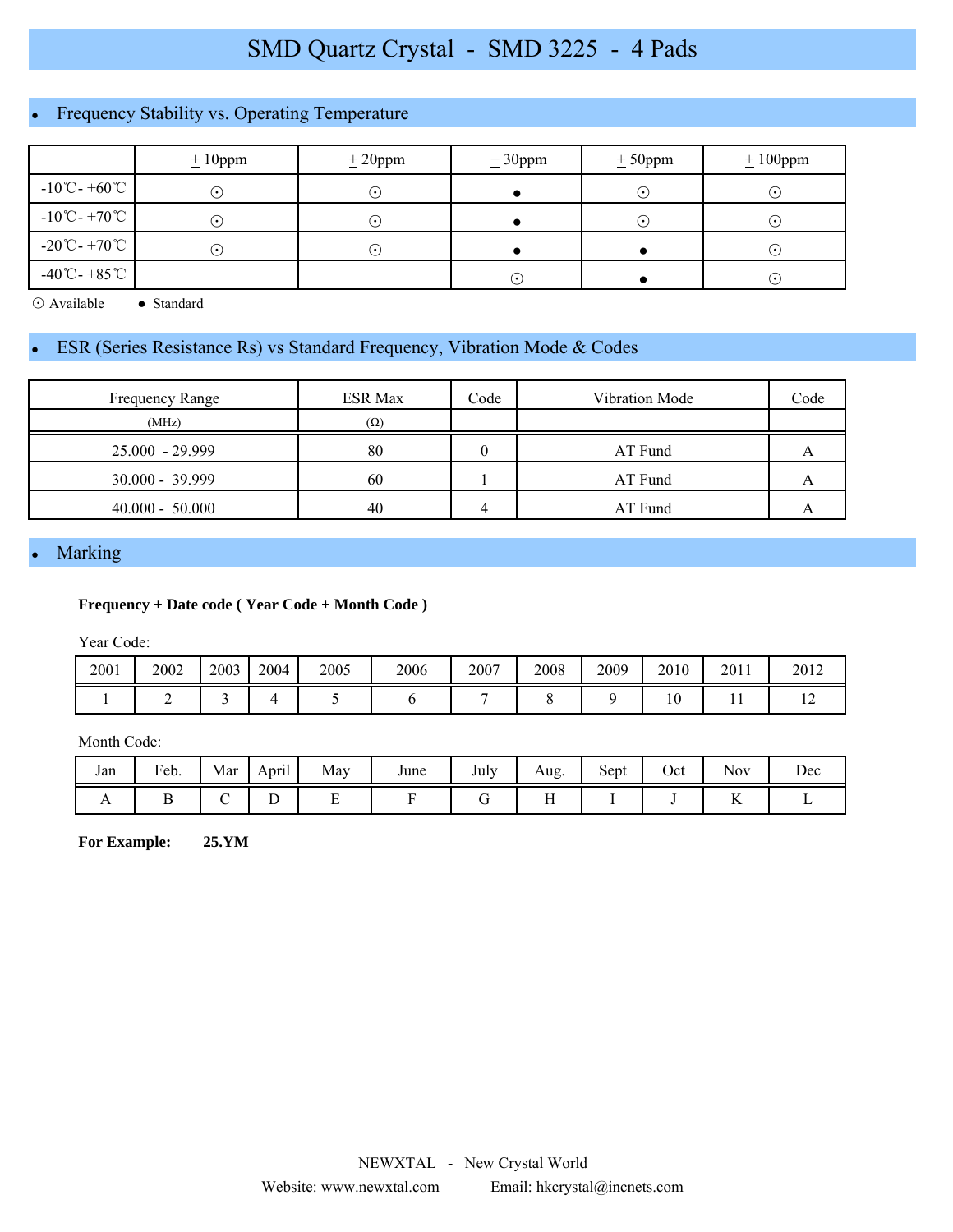# SMD Quartz Crystal - SMD 3225 - 4 Pads

## • Ordering Information

| <b>SMD</b>            | Terminal               | Size        | Drive<br>Level | Load<br>Capacitance | Operating<br>Temperature | Frequency<br>Tolerance | Frequency<br>Stability | <b>ESR</b> | Vibration<br>Mode | Frequency | Lead-free   | Packing             |
|-----------------------|------------------------|-------------|----------------|---------------------|--------------------------|------------------------|------------------------|------------|-------------------|-----------|-------------|---------------------|
|                       |                        |             | (mW)           | (pF)                | $(^{\circ}\!C)$          | (ppm)                  | (ppm)                  | $(\Omega)$ |                   | (MHz)     |             |                     |
| <b>SMD</b><br>Crystal | $0=2$ Pads<br>1=4 Pads | $E=3.2x2.5$ |                | See Tables          |                          |                        |                        |            |                   |           | LF=leadfree | TR=tape $&$<br>reel |
|                       |                        |             | 0.1            | 16                  | $-10$ to $+60$           | ±10                    | $\pm 10$               | 80         | AT Fund           |           |             |                     |
| S                     | 1                      | Е           | А              | D                   | А                        | P                      | P                      | 0          | Α                 |           | LF          | TR                  |

#### **For Example: S1EADAPP0A-26.000MLF/TR**

## Dimensions





Pin Connection

- 1# Input
- 2# Ground
- 3# Output
- Ground

Top view



Pad layout

Bottom view



Side view

in mm